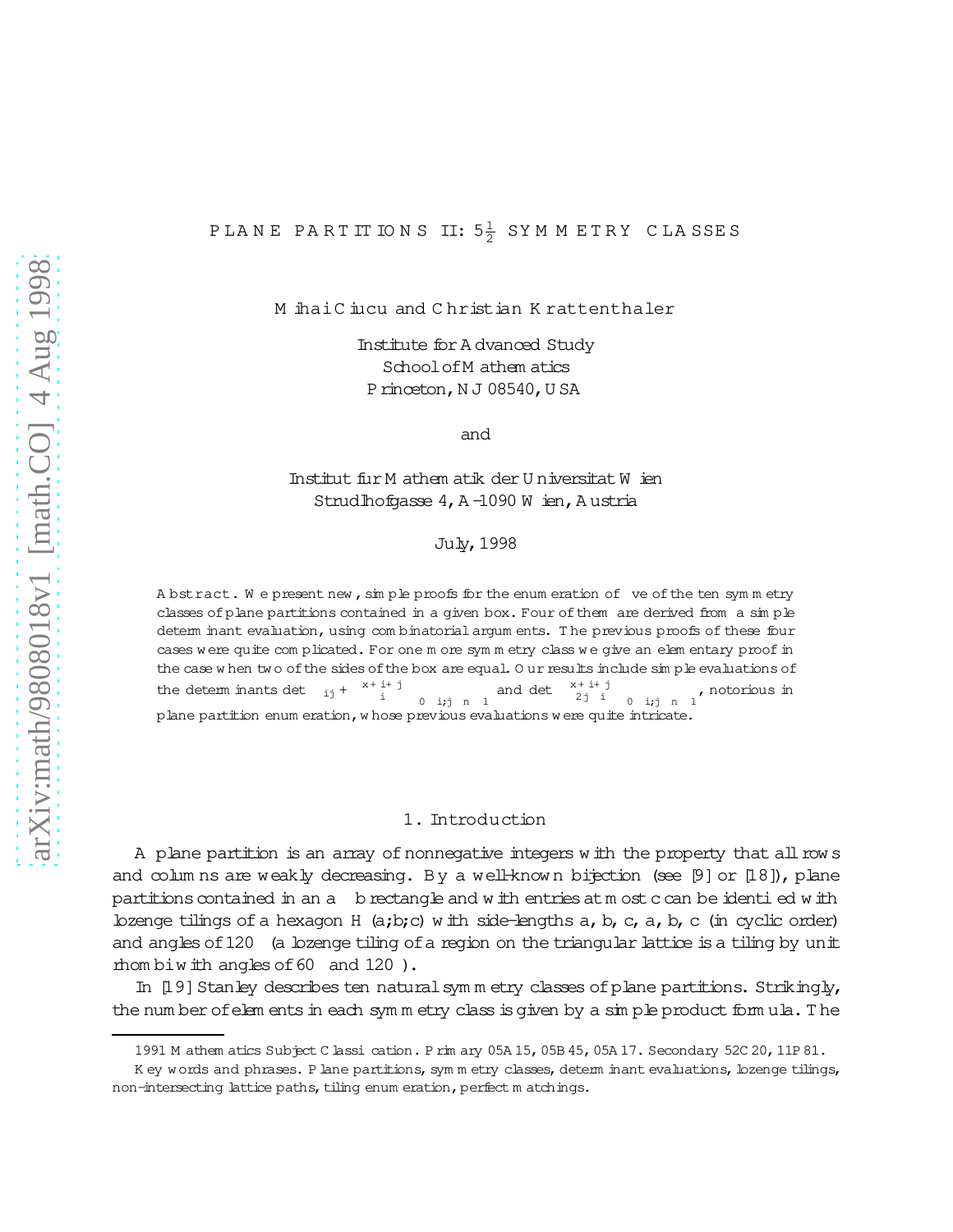available proofs, however, are in m any cases quite intricate (see [19], [3], [13] and [21]). In this paper we present simple proofs for ve symmetry classes, and for one more we give an elementary proof in the case when two of the numbers a, b and c are equal.

Our proofs employ Kuperberg's observation [13] that the bijection mentioned in the rst paragraph m aps symm etry classes of plane partitions to symm etry classes of tilings of  $H$  (a;b;c). The three basic symmetries, in the context of tilings  $T$ , are:

(1) the re-ection t: T  $\bar{J}$  T<sup>t</sup> (called transposition) in the diagonal pining the two vertices of H  $(a,b,c)$  where sides of lengths a and b m eet (this assum es  $a = b$ ),

(2) the rotation r: T  $T$  T<sup>r</sup> by 120 around the center of H (a;b;c) (assum ing a = b = c), and

(3) the rotation k : T  $\bar{V}$  T<sup>k</sup> by 180 (called complementation) around the center of  $H$  (a;b;c).

If a tiling is invariant under one of these symm etries, it is called symm etric, cyclicallysym m etric or self-com plem entary, respectively.

We employ simple combinatorial argum ents to deduce four di cult symmetry classes from a determ inant evaluation due to A ndrews and Burge [4], which was later generalized by K rattenthaler [12], and then proved in a very simple way by Am deberhan [1]. The m ain toolused in our proofs is the Factorization Theorem for perfect m atchings presented in [6].

The rst of this group of four symm etry classes is the case of cyclically symm etric plane partitions (i.e.,  $T^r = T$ ), rst proved by Andrews [2] (for another proof and a q-version, see [15]). In fact, Andrews' result [2, Theorem 8] is a generalization of this case, and it gives a simple product formula for

$$
\det_{ij} + \begin{array}{c} x + i + j \\ i \end{array} \qquad (1.1)
$$

Our proof also addresses this more general result, and answers thus the problem suggested by M ills, R obbins and Rum sey  $[16]$  of nding a simple solution for the evaluation of  $(1.1)$ .

The next case we treat is that of cyclically symm etric transposed-complem entary plane partitions (i.e.,  $T^r = T$  and  $T^t = T^k$ ), rst proved by M ills, Robbins and Rum sey [16]. A gain, we solve the m ore general problem of evaluating the determ inant

$$
\det \n\begin{array}{ccc}\n x + i + j \\
2j & i \\
& 0 & i, j, n, 1\n\end{array} \n\tag{1.2}
$$

(It is in fact this m ore general result that is obtained in  $[16]$ .)

The last two cases in this group of four are those of cyclically symmetric self-complem entary (i.e.,  $T^r = T^k = T$ ) and totally symmetric self-complementary (i.e.,  $T^t = T^r = T$  $T^k = T$ ) plane partitions, which were rst proved by Kuperberg [13] and Andrews [3], respectively.

The fih case we dealw ith is that of transposed-complementary plane partitions (i.e.,  $T^t = T^k$ ), which was ust proved by P roctor [17] using argum ents from representation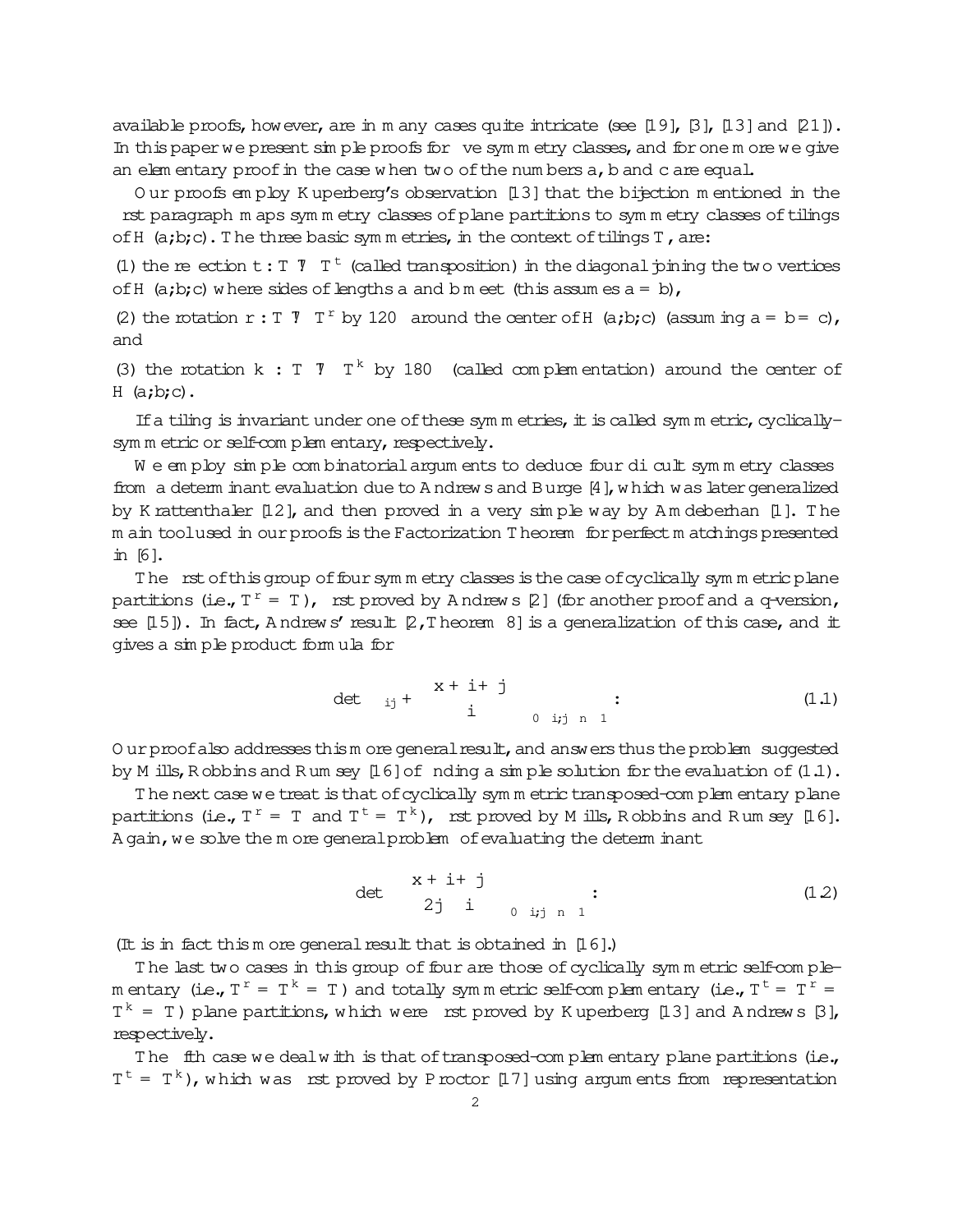theory. We deduce it as a simple consequence of results in  $[8]$  on the tiling generating function of certain regions on the triangular lattice.

Finally, the  $\hat{\phi}$  case  $|$  which we provide a simple proof for, based on the aforem entioned results of  $\beta$ , in case two of the numbers a, b and c are equal is that of self-complem entary plane partitions (i.e.,  $T^k = T$ ), which was rstproved by Stanley [19] using the theory of sym m etric functions.

In fact, one m ore \half-case" could be added to the ones m entioned above: if two of the num bers  $a$ ,  $b$  and  $c$  are equal, the base case (i.e., no sym m etry requirem ents) follow  $s$ directly by specializing  $k = 0$  in  $\beta$ , Theorem 1.1(a)].

#### 2. A determ inant w ith tw o tiling interpretations

T he determ inant evaluation m entioned in the Introduction from w hich we w illderive the rst four sym m etry classes is the following.

Theorem 2.1 (K rattenthaler  $[12]$ ). Let x, y and n be nonnegative integers with  $x + y > 0$ , and set

$$
K_{n} (x; y) = \frac{(x + y + i + j) 1)!}{(x + 2i)!(y + 2j)!(y + 2j)!(y + 2j)!} ;
$$
 (2.1)

Then we have

$$
\det(\mathbb{K}_{n}(\mathbf{x}; \mathbf{y})) = \frac{\mathbf{Y}^{1}}{\mathbf{i} \cdot (\mathbf{x} + \mathbf{y} + \mathbf{i} - 1)! (2\mathbf{x} + \mathbf{y} + 2\mathbf{i})_{i} (\mathbf{x} + 2\mathbf{y} + 2\mathbf{i})_{i}}{(\mathbf{x} + 2\mathbf{i})! (\mathbf{y} + 2\mathbf{i})!} ;
$$
 (2.2)

where  $(a)_k = a(a + 1)$   $(a + k + 1)$  is the shifted factorial.

Proof (A m deberhan [1]). We use the fact that for any m atrix  $A = (a_{ij})_{0 \; i,j \; n \; 1}$  we have

$$
\det A = \frac{(\det A_0^0) (\det A_{n-1}^{n-1}) (\det A_0^{n-1}) (\det A_{n-1}^0)}{\det A_{0,n-1}^{0,n-1}};
$$
 (2.3)

w here A  $_{\rm i_1}^{\rm j_1}$  ;  $:::$   $_{\rm i_2}$  $\frac{1}{11}$  ;:::; $\frac{1}{11}$  is the subm atrix of A obtained by rem oving row sindexed by  $\frac{1}{11}$  ;:::; $\frac{1}{1k}$  and colum ns indexed by  $j_1$ ;:::; $j_k$  (see e.g. [11]).

Take A = K  $_n$  (x;y) in (2.3). It is readily seen that the ve determ inants on the right hand side can be written in the form det.K  $_{\rm m}$  (x $^0$ ;y $^0$ ), with  $\rm m~<~$ n and suitable x $^0$  and y $^0$ . M ore precisely, we obtain

$$
\det K_n (x; y) =
$$
\n
$$
\det K_{n-1} (x + 1; y + 1) \quad \det K_{n-1} (x; y) \quad \det K_{n-1} (x + 2; y + 1) \quad \det K_{n-1} (x - 1; y + 2) \cdot \det K_{n-2} (x + 1; y + 1)
$$

It is easy to check that the expression on the right hand side of  $(2.2)$  also satis es the above recurrence. Thus,  $(2.2)$  follow s by induction on n.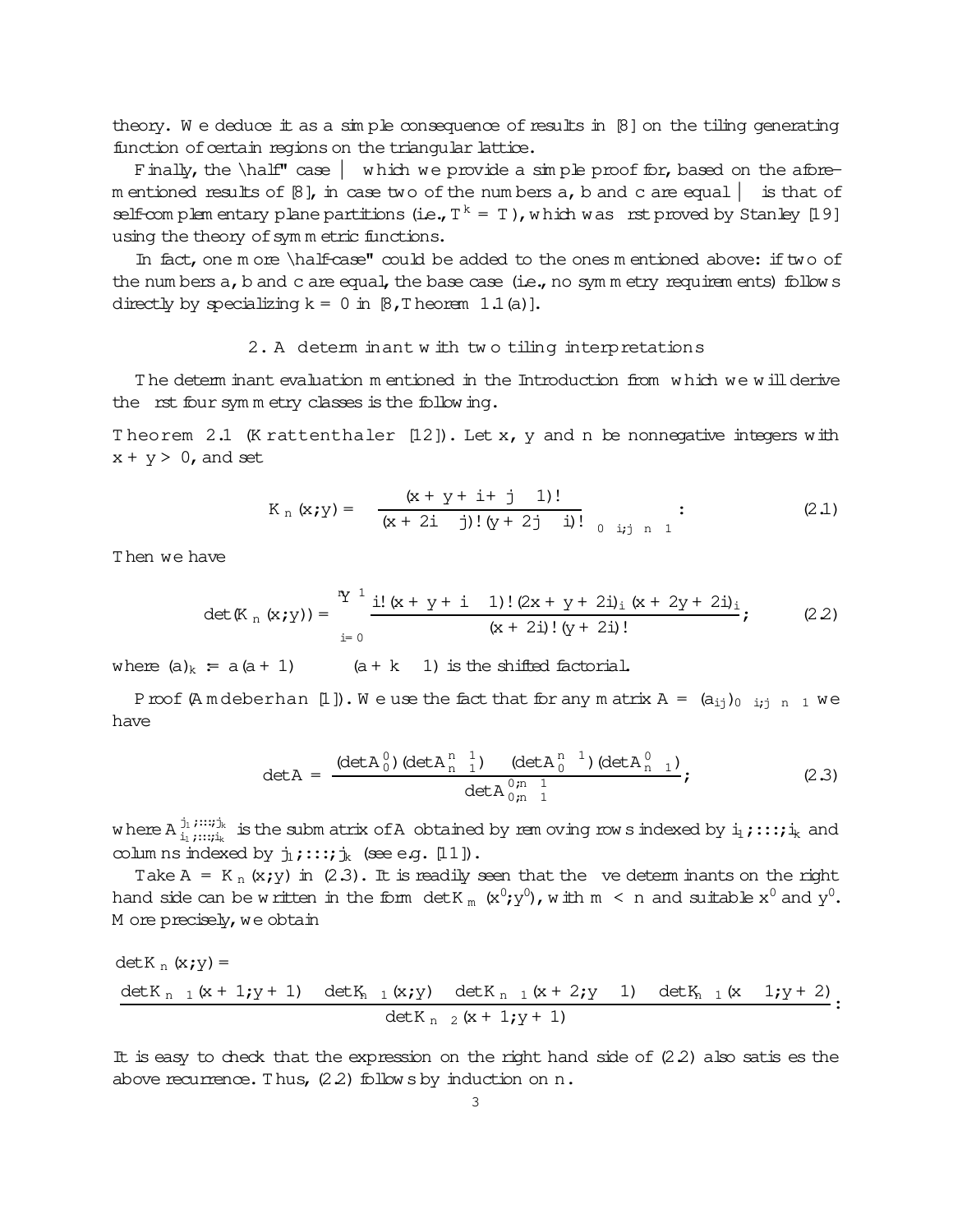

We de ne a region to be any subset of the plane that can be obtained as the union of nitely m any unit triangles of the regular triangular lattice. In a lozenge tiling of a region, we allow the tile positions to be weighted. The weight of a tiling is the product of the weights of the positions occupied by lozenges. The tiling generating function  $L(R)$  of a region R is the sum of the weights of all its tilings.

We now introduce two types of regions whose tiling generating functions turn out to be very closely related to the determ inant in the statem ent of  $T$  heorem  $2.1$ .

Let n and x be nonnegative integers. Consider the pentagonal region illustrated by Figure 2.1, where the top side has length  $x$ , the southeastem side has length n, and the western and northeastern sides follow zig-zag paths of length 2n. Weight then tile positions tting in the indentations of the northeastern boundary by 1=2 (we indicate weightings by 1/2 in our gures by placing shaded ovals in the corresponding tile positions; see Figure 2.1); weight all the others by 1. D enote the resulting region by  $A_{n,x}$ .

Let  $B_{n,x}$  be the region with the same boundary as  $A_{n,x}$ , but having the n 1 tile positions tting in the indentations of the western boundary weighted by  $1=2$ , and all other tile positions weighted by 1 (see Figure 22).

The close connection between these regions and the determ inant of the m atrix  $(2.1)$  is expressed by the following result.

Proposition 2.2.

$$
L (A_{n,x}) = \frac{1}{2^n} det(K_n (x; 0)) \qquad (x + 3i)
$$
 (2.4)

$$
L(B_{n,x}) = \frac{1}{2^n} \det(K_n(x;0)) \bigg|_0^x = \frac{1}{2^n} (2x + 3i) : \tag{2.5}
$$

Proof. We use the well-known procedure of encoding tilings of a region as families of non-intersecting lattice paths (see e.g.  $\lbrack 8, x4 \rbrack$ ). By this, every tiling T of A<sub>n;x</sub> is identi ed w ith an n-tuple of paths of mombi of T, each going from the western boundary of A<sub>n</sub><sub>x</sub> to its northeastern boundary. It follows that L  $(A_{n,x})$  is equal to the generating function of n-tuples of non-intersecting lattice paths on the square lattice taking steps north and east, starting at the points  $u_i = (i\mathbf{i} 2n + 2i + 1)$  and ending at  $v_i = (x + 2i\mathbf{i} 2n + 1)$ i,  $1)$ ,  $i = 0; \ldots; n \quad 1$ , where paths with the last step horizontal are weighted by 1/2 (the weight of a fam ily of paths is the product of the weights of its elements).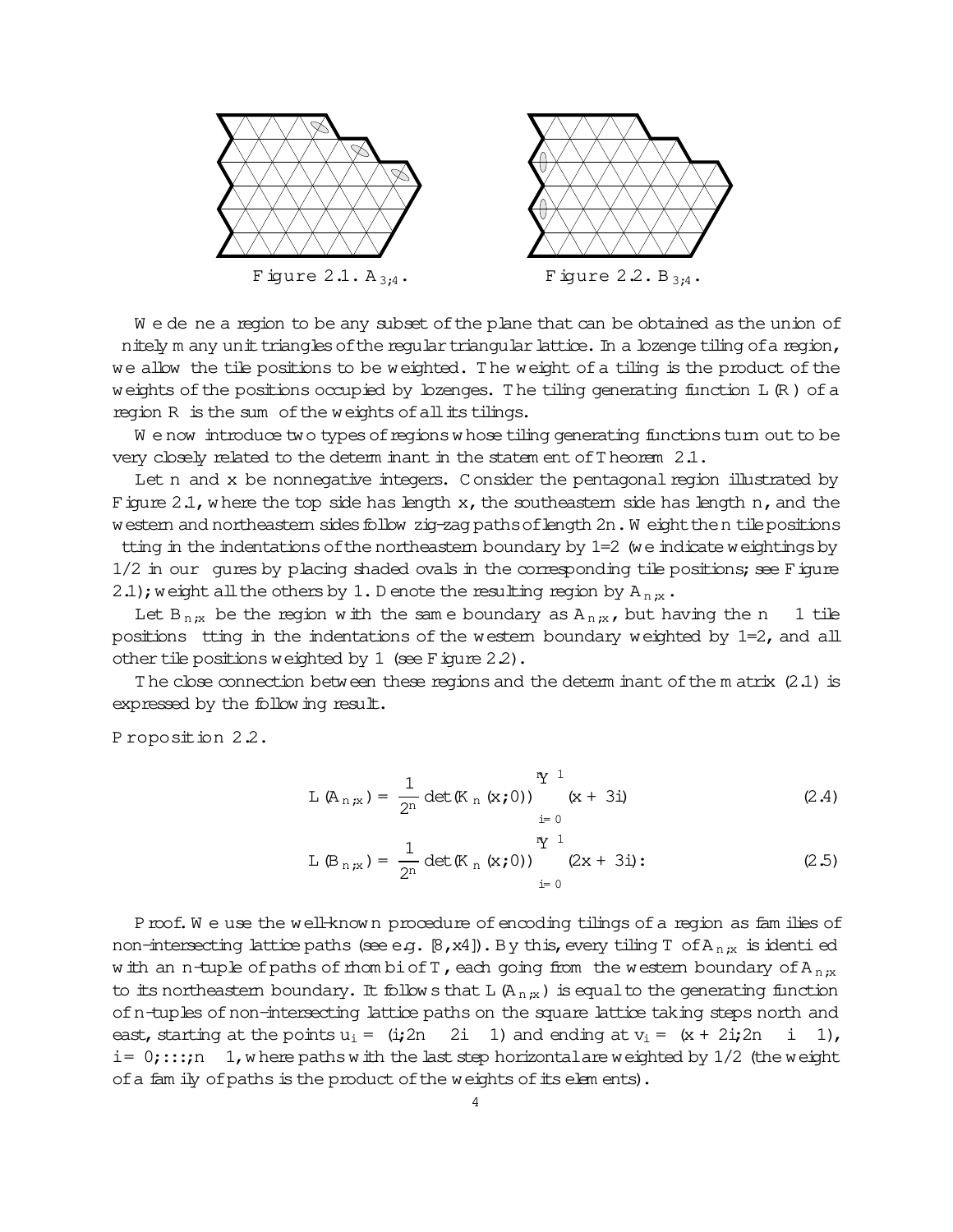It is im m ediate to check that the u<sub>i</sub>'s and  $v_i$ 's satisfy the requirem ents in the hypothesis of the basic theorem of G essel and V iennot on non-intersecting lattice paths (see e.g.  $[20,1]$  heorem  $[12]$  or  $[10]$ ). We obtain that the above generating function of nonintersecting lattice paths equals

$$
\det (a_{ij})_{0 \ i,j \ n \ 1}); \qquad (2.6)
$$

where  $a_{ij}$  is the generating function of lattice paths from  $u_i$  to  $v_j$ . A straightforward calculation yields

$$
a_{ij} = \frac{1}{2} \begin{array}{ccc} x + i + j & 1 & x + i + j & 1 \\ 2i & j & 2i & j & 1 \end{array}
$$
  
= 
$$
\frac{x + 3i}{2} \frac{(x + i + j & 1)!}{(x - i + 2j)!(2i - j)!}
$$
 (2.7)

Therefore, by factoring out  $(x + 3i)=2$  along row i of the m atrix in  $(2.6)$ , we obtain  $(2.4)$ .

To prove (2.5) we proceed similarly. Encoding tilings as lattice paths, we obtain that L(B<sub>n;x</sub>) is equal to the generating function of n-tuples of non-intersecting lattice paths starting and ending at the sam e points as above, but now w ith paths having the rst step vertical weighted by  $1/2$ . It is easy to see that in this case we have

$$
a_{ij} = \frac{1}{2} \begin{array}{ccc} x + i + j & 1 \\ 2i & j & 1 \end{array} + \begin{array}{ccc} x + i + j & 1 \\ 2i & j \end{array}
$$

$$
= \frac{2x + 3j}{2} \frac{(x + i + j) + j!}{(x - i + 2j)!(2i - j)!}.
$$
(2.8)

By factoring out  $(2x + 3i)=2$  along column  $i$  we obtain  $(2.5)$ .

#### 3. C yclically sym m etric plane partitions

By  $(2)$  of the Introduction, this case am ounts to enum erating r-invariant tilings of  $H$  (n;n;n), w here n is a positive integer.

W e generalize this problem as follows. Consider the hexagonal region having sides of lengthsn,  $n + x$ ,  $n, n + x$ ,  $n, n + x$  (in cyclic order), where  $n \neq 1$  and  $x \neq 0$  are integers. Let H<sub>n;x</sub> be the region obtained from this hexagon by rem oving a triangular region of side x from its center, so that its vertices point towards the shorter edges of the hexagon (this is illustrated in Figure 3.1 for  $n = 4$ ,  $x = 2$ ). D enote by C S (n;x) the num ber of bzenge tilings of H<sub>n;x</sub> that are invariant under rotation by 120 . C learly, C S (n;0) is the num ber ofr-invariant tilingsofH (n;n;n).

The result below was inspired by Stem bridge's proof of the special case  $x = 0$  (see  $[21, Lcm \, m \, a \, 2.4]$ , rst proved by Andrews  $[2, T \, h$ eorem 4].

 $Lemma 3.1.$ 

CS (n;x) = det 
$$
ix + i + j
$$
  
\n $i$  0  $i,j$  n 1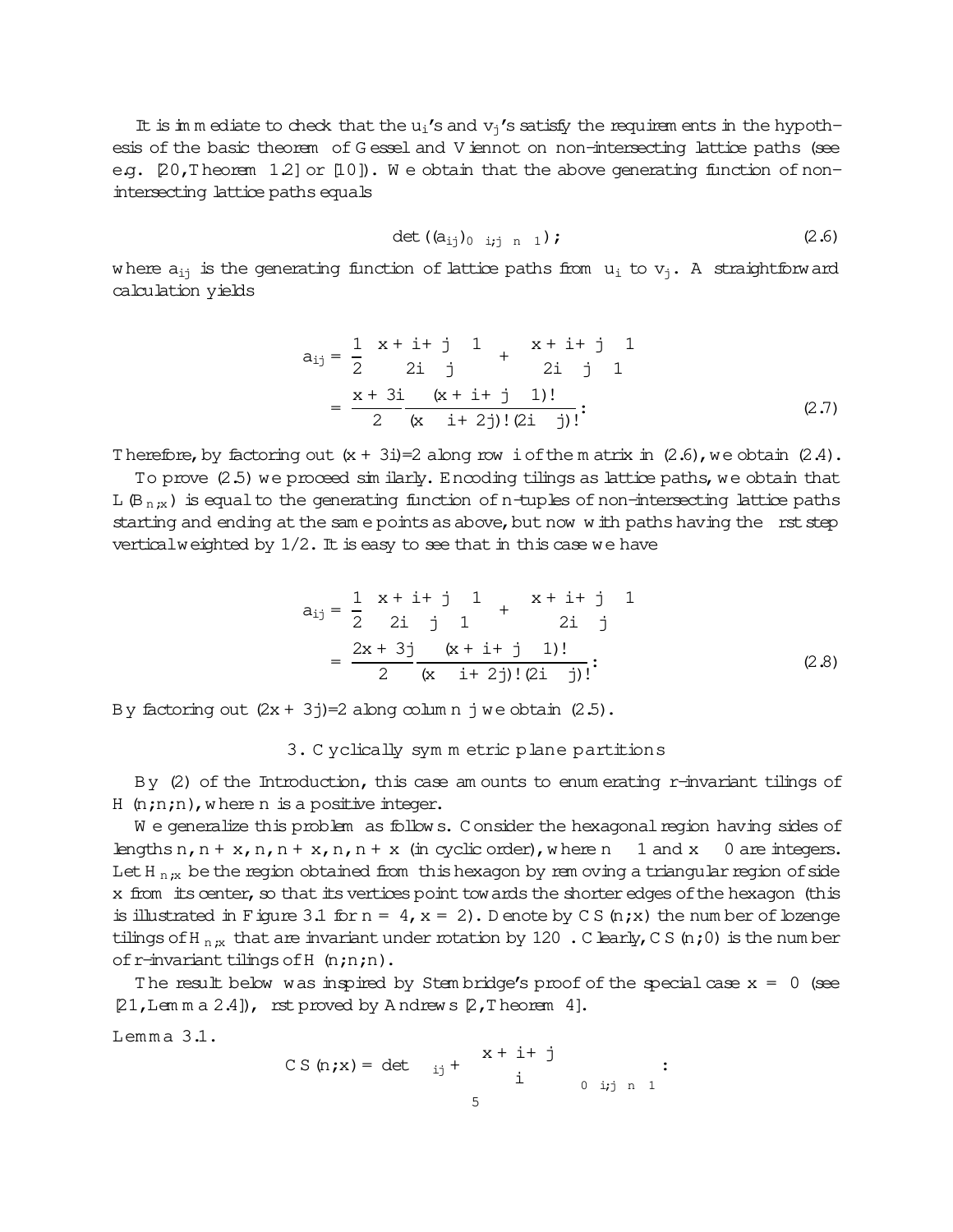

Proof. Let a and bbe two lattice rays originating at two vertices of the rem oved triangle so that they determ ine a fundam ental region F for the action of r on H<sub>n;x</sub> (see Figure 3.2). Both a and b dissect n tile positions in H<sub>n;x</sub>. Label these positions, starting w ith the ones closest to the rem oved triangle, by  $0;1;...;n \quad 1$ .

C learly, for any r-invariant tiling of H<sub>n;x</sub>, the sets of tiles crossed by a and b have the sam e labels. W e claim that the num ber of tilings for w hich this set of labels is  $0 \quad i_1 < \quad \epsilon \quad i \quad n \quad 1, 0 \quad k \quad n \quad 1$ , is equal to the principal m inor of the  $m \text{ atrix } B =$  $x + i + j$ i  $\xi$  in  $0$  ij  $n$  1 corresponding to these labels.

Indeed, r-invariant tilings are determ ined by their intersection w ith the fundam ental region F, so such tilings with corresponding labels  $i_1$ ;::; $i_k$  can be identi ed with tilings of the region F  $(i_1; \ldots; i_k)$  obtained from F by rem oving unit triangles along a and b in positions  $i_1$  :::; $i_k$ .

In turn, using the standard encoding of lozenge tilings as families of non-intersecting lattice paths, the tilings of F  $(i_1,:::;i_k)$  are easily seen to be in bijection w ith k-tuples of non-intersecting lattice paths on the square lattice, taking steps north and east, starting atu =  $(n \ i \ 1;0)$  and ending at v =  $(n \ 1;x+i)$ , = 1;:::;k. A pply the G essel-V iennot theorem  $[20, T]$  heorem  $[1.2]$ . The determ inant corresponding to  $(2.6)$  is easily seen to be in this case precisely the principalm inor ofB corresponding to row and colum n indices  $i_1$ ;::; $i_k$ , thus proving our claim.

We obtain that CS(n;x) is equal to the sum of all principal m inors of B, i.e., to  $det(I + B)$ .

Theorem 3.2. For n;x 1 we have

CS (2n;2x + 1) = 
$$
\frac{n! (x + 1)!}{(2n)!} \frac{(x + 2i)_{i+1}}{(x + n + i)!}
$$
  
\n
$$
\frac{^{n}Y^{1}}{x^{1}} \frac{[i!]^{2} [(2x + 2i + 2)_{i+1}]^{2} (x + i)! (x + 2i + 1)_{i}}{[(2i)!]^{2}}
$$
\n6 (3.1)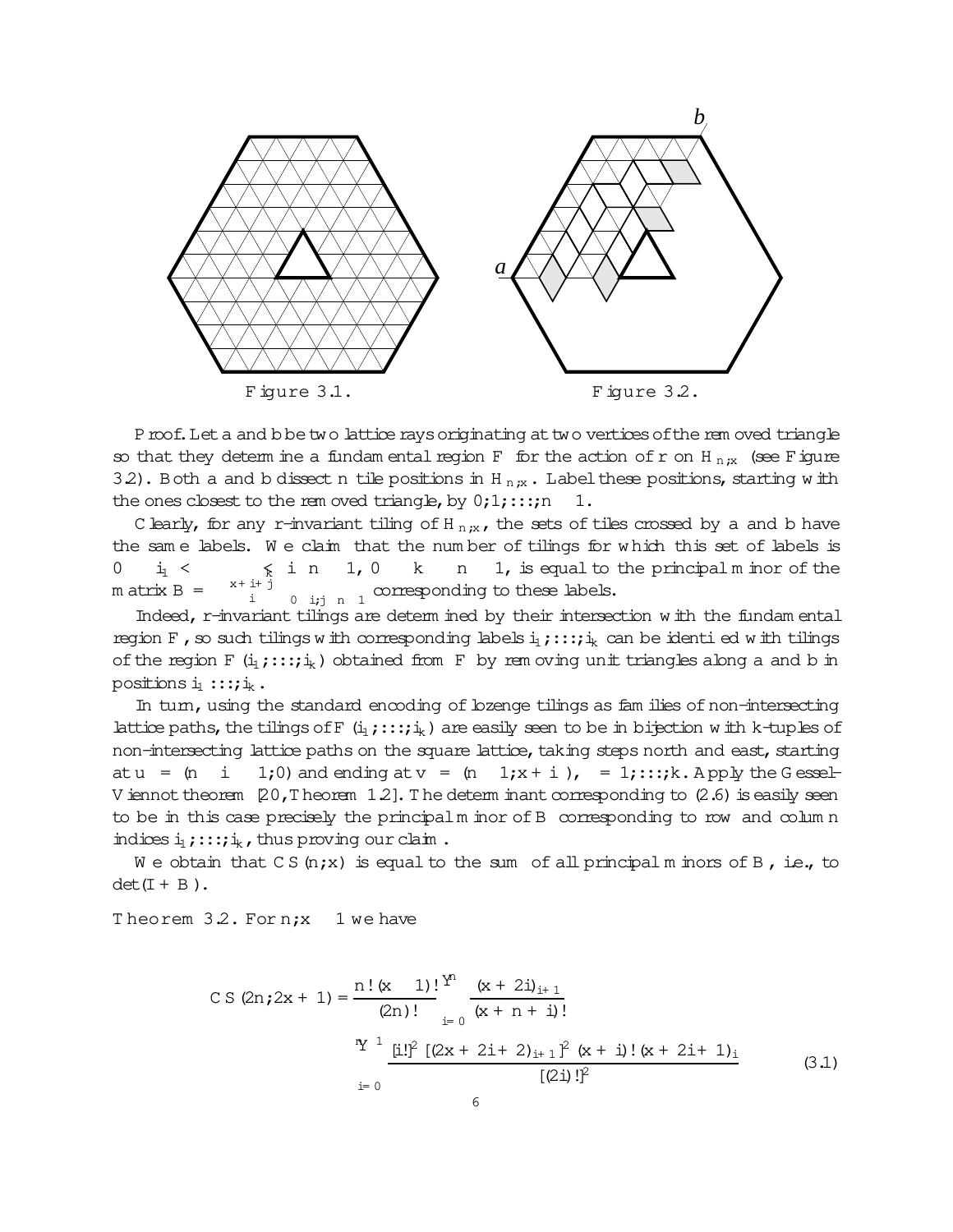

CS (2n 1;2x + 1) = 
$$
\frac{(x - 1)!(2x + 2n)_n}{(x + n - 1)!}
$$
  
\n
$$
\frac{^{n}Y^{-1}}{x} \frac{[i!]^2 [(2x + 2i)_i]^2 (x + i)! (x + 2i)_{i+1} (x + 2i + 1)_i]}{[(2i)!]^2 (x + n + i)!}
$$
\n(3.2)

P roof. Lozenge tilings of H  $_{2n,2x+1}$  can naturally be identi ed w ith perfect m atchings of the \dual" graph G, i.e., the graph w hose vertices are the unit triangles of H  $_{2n:2x+1}$  and w hose edges connect precisely those unit triangles that share an edge (a perfect m atching of a graph is a collection of vertex-dispint edges collectively incident to all vertices of the graph; we will often refer to a perfect matching  $\sin py$  as a matching). Therefore, C S  $(2n;2x + 1)$  is the num ber of m atchings of G invariant under the rotation r by 120 around the center ofG .

C onsider the action of the group generated by  $r$  on G, and let  $G^*$  be the orbit graph. It follow s easily that the r-invariant m atchings of G can be identied with the m atchings ofG~.

A s illustrated in Figure 3.3 (for  $n = 3$ ,  $x = 2$ ), the graph G<sup>o</sup> can be embedded in the plane so that  $\pm$  adm  $\pm$  s a symmetry axis '. M oreover,  $\pm$  can be readily checked that the Factorization Theorem  $[6, T \text{ hecrem } 1.2]$  for perfect m atchings can be applied to  $G$ . W e obtain that

$$
M(G') = 2^{2n} M(G^{+})M(G), \qquad (3.3)
$$

w here M (G) denotes the m atching generating function of G, and  $G^+$  and  $G^-$  (illustrated in Figure 3.4) are the connected com ponents of the subgraph obtained from G by deleting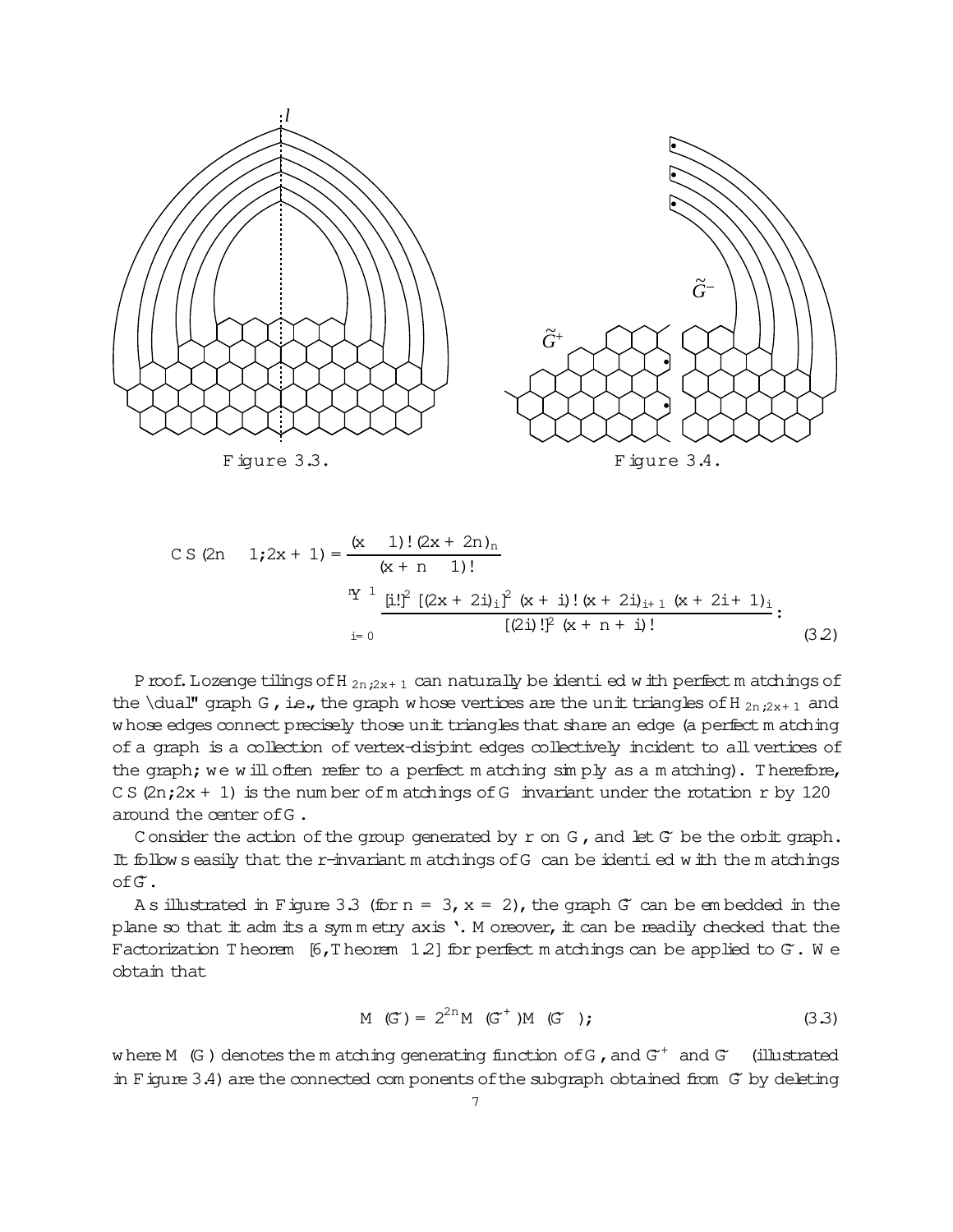

Figure 3.7.

the top 2n edges in m ediately to the left of ', the bottom 2n edges in m ediately to the right of ', and changing the weight of the 2n  $\,$  1 edges along ' to 1/2 (the m atching generating function of a graph is the sum of the weights of all its perfect matchings, the weight of a m atching being the product of weights of its edges).

C learly, the graphs  $G^+$  and  $G^-$  can be redrawn as shown in F igure 3.5. U sing again the duality between m atchings and tilings, we arrive at two regions  $R^+$  and R whose tilings can be identied, preserving weights, with the matchings of  $G^+$  and  $G^-$  (see Figure 3.6; the boundaries of  $R^+$  and  $R^-$  are shown in solid lines). However, because of forced tiles, it is readily seen that L  $(\mathbb{R}^+)$  = L  $(\mathbb{B}_{n,x+1})$  and L  $(\mathbb{R})$  = 2L  $(\mathbb{A}_{n+1,x})$  (compare F igure 3.6 to F igures 2.1 and 2.2; the places where the boundaries of B<sub>n;x+1</sub> and A<sub>n+1;x</sub> di er from those of  $R^+$  and  $R^-$  are indicated by dashed lines in Figure 3.6). Therefore, (3.3) can be rew ritten as

$$
CS (2n; 2x + 1) = 2^{2n+1} L (A_{n+1;x}) L (B_{n;x+1})
$$
 (3.4)

By P roposition 2.2 and T heorem 2.1, the above equality yields an explicit product formula  $\text{for } C \leq (2n; 2x + 1)$ . A fter some m an ipulation one arrives at  $(3.1)$ .

To prove (3.2) we proceed similarly. Take G to be the graph dual to H<sub>2n 1</sub>;2x+1, construct the orbit graph  $G$  as above and apply the Factorization Theorem to  $G$ . One obtains

$$
M(G') = 2^{2n} M(G^{+})M(G)
$$
 (3.5)

(the change in the exponent of 2 is due the fact that the \width" of  $G$  | cf. [6], half the number of vertices on  $\vert$  is now 2n  $1$ ).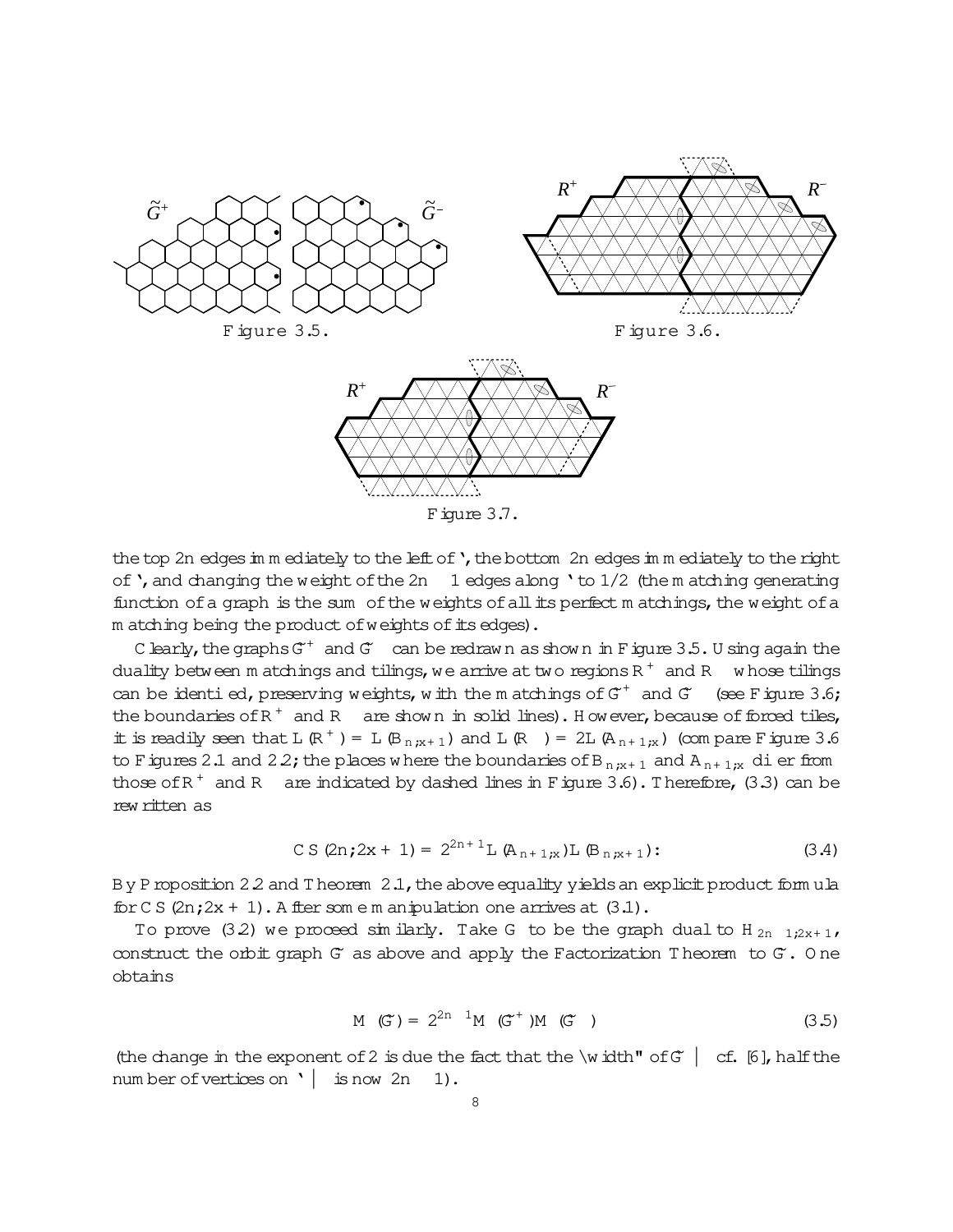The regions R<sup>+</sup> and R dual to  $G^+$  and  $G^-$  satisfy this time L (R<sup>+</sup>) = L (B<sub>n :x+1</sub>) and L (R ) = 2L (A<sub>n x</sub>) (Figure 3.7 illustrates the case n = 3, x = 2). Therefore, (3.5) in plies

$$
CS (2n \t 1; 2x + 1) = 2^{2n} L (A_{n,x}) L (B_{n,x+1})
$$
 (3.6)

This provides, by P roposition 2.2 and T heorem 2.1, a product formula for C S (2n 1;2x+ 1), which one easily brings to the form (3.2).

By Lemma  $3.1$ , for xed n, the expressions on the right hand side in  $(3.1)$  and  $(3.2)$  are polynom ials in x. De ne P<sub>2n</sub> (x) and P<sub>2n 1</sub>(x) to be the polynom ials on the right hand side in  $(3.1)$  and  $(3.2)$ , respectively.

Corollary 3.3. W ith the above de nition of the polynomials  $P_n$ , for all n 1 we have

$$
CS (n \cdot x) = P_n \quad \frac{x}{2} \tag{3.7}
$$

as polynomials in x.

Proof. By Theorem 32, (3.7) holds if x is odd and x 3. Since the two sides of (3.7) are polynom ials (the left hand side by Lemm  $a$  3.1), they must be equal.

Remark 3.4. By Lemma 3.1 and Corollary 3.3 we obtain an expression for

$$
\det_{ij} + \begin{array}{c} x + i + j \\ i \\ 0 \quad i+j \quad n \quad 1 \end{array}
$$

as a product of linear factors in  $x$ . This is equivalent to Theorem 8 of  $[2]$ .

4. Cyclically symmetric transposed-complementary plane partitions

By (1) and (2) of the Introduction, this case is equivalent to counting tilings of H  $(n; n; n)$ that are invariant under the rotation r and the re ection  $t^0$  across a symmetry axis of H  $(n;n;n)$  not containing any of its vertices. M ore generally, we determ ine the number CSTC (n;x) of r;t<sup>0</sup>-invariant tilings of the regions H<sub>n;x</sub> (de ned at the beginning of Section 3). It is easy to see that H  $_{n,x}$  has no such tilings unless n and x are both even.

De ne the region C<sub>n;x</sub> to be the region having the same boundary as A<sub>n;x</sub> (see Figure 2.1), but with all tile positions weighted by 1.

Lemma 4.1. CSTC  $(2n; 2x) = L(C_{n;x})$ .

P roof. Suppose T is an r;t<sup>0</sup>-invariant tiling of H<sub>2n;2x</sub>. It follows that T is invariant under re ection in the three symmetry axes of H  $_{2n,2x}$ . This implies that in T the 6n tile positions along these sym m etry axes are occupied by lozenges (see Figure 4.1). The set of these 6n lozenges disconnects H  $_{2n,2x}$  in six congruent pieces. R em oving n forced lozenges from one of these pieces one obtains a region congruent to  $C_{n,x}$  (this is indicated by the dotted line in Figure 4.1). The group generated by r and  $t^0$  acts transitively on the set of these pieces. Therefore, the restriction of T to one of the pieces gives a bijection between r; t<sup>0</sup>-invariant tiling of H  $_{2n:2x}$  and tilings of C<sub>n  $x$ </sub>.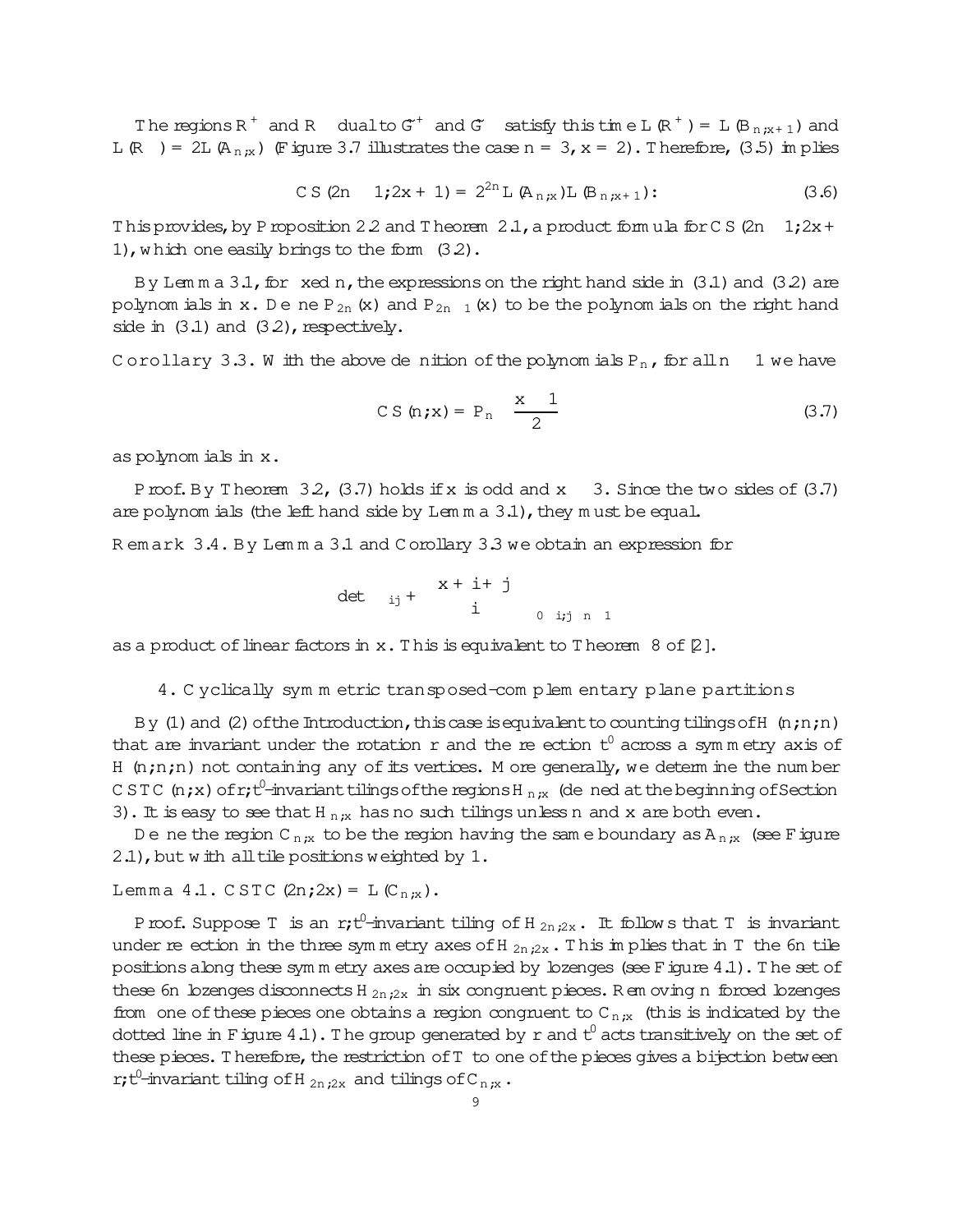

Figure 4.1.

Theorem 4.2.

$$
2\frac{\text{C} \text{STC} (2n + 2; 2x)}{\text{C} \text{STC} (2n; 2x)} = \frac{\text{CS} (2n + 1; 2x)}{\text{CS} (2n; 2x)}; \tag{4.1}
$$

P roof. W e deduce  $(4.1)$  by working out the analogs of  $(3.4)$  and  $(3.6)$  for the case when the second argum ent on the left hand side is even.

We proceed along the same lines as in the proof of Theorem 32. Let G be the graph dual to H<sub>2n</sub>,<sub>2x</sub>, and let G be the orbit graph of the action of hrion G. As in the proof of Theorem  $3.2$ , we can embed  $G$  in the plane so that it adm its a symmetry axis, and we can apply the Factorization Theorem of [6]. This expresses the number of perfect matchings of G as a product involving the m atching generating functions of two subgraphs. These two subgraphs can be redrawn in the plane such that they are the dual graphs of two regions  $R_1^+$  and  $R_1$  on the triangular lattice. For  $n = 2$ ,  $x = 1$ , these regions are illustrated in Figure 4.2 (their boundaries are shown in solid lines).

Therefore, since M  $(G) = CS(2n; 2x)$ , we can phrase the result of applying the Factorization Theorem to  $G$  as

$$
CS (2n; 2x) = 2^{2n} L (R_1^+) L (R_1) : \qquad (4.2)
$$

However, by rem oving the n forced lozenges along the left boundary of  $R_1^+$ , we are left w ith a region congruent to  $C_{n,x}$  (this is indicated by the dotted line in Figure 4.2). Thus,  $(4.2)$  im plies

$$
CS (2n; 2x) = 2^{2n} L (C_{n;x}) L (R_1): \qquad (4.3)
$$

Sim ilarly, starting from the graph dual to H<sub>2n+1:2x</sub>, considering its orbit graph under the action of hri and applying the Factorization Theorem to  $\pm$ , we obtain after rephrasing everything in term s of tilings that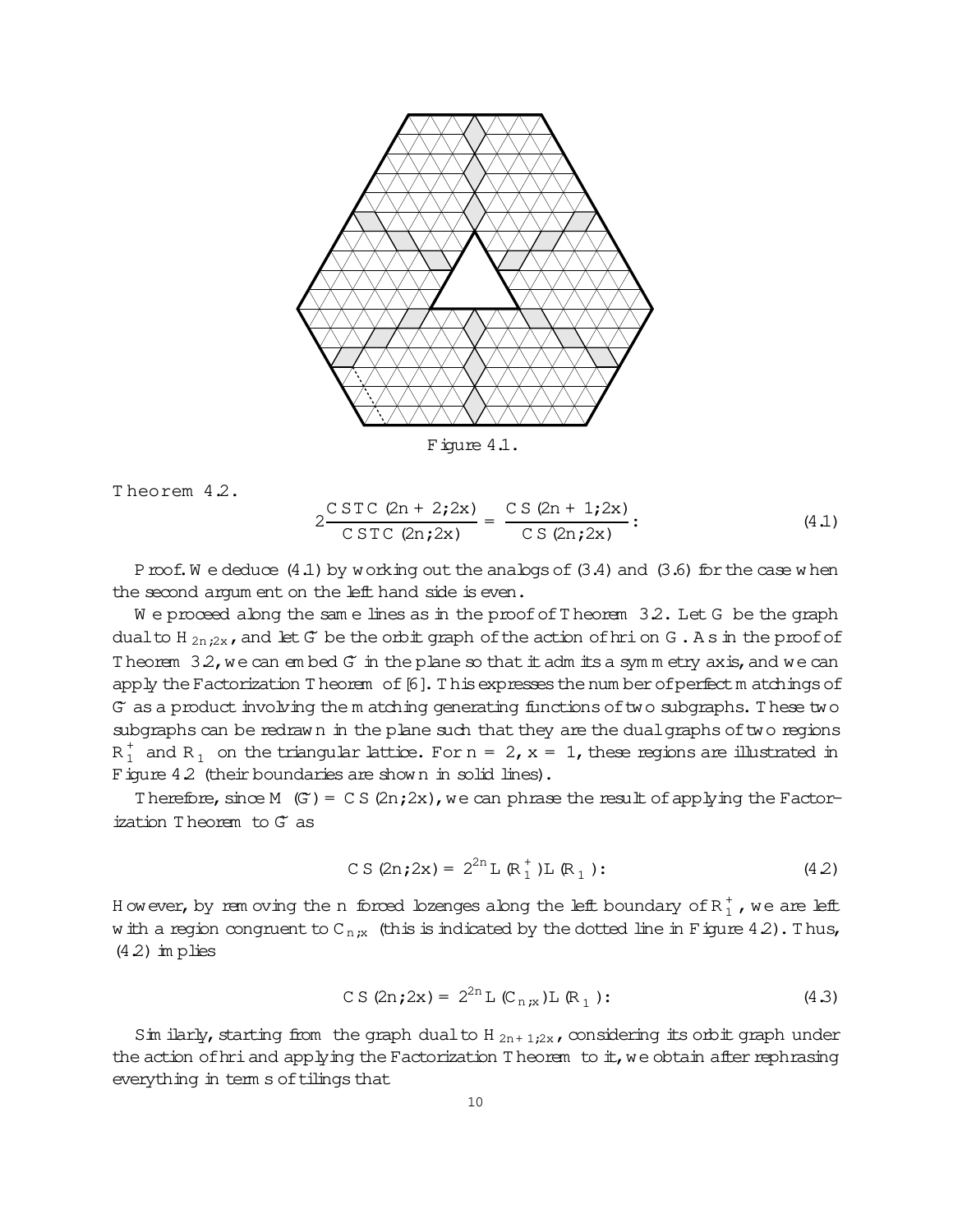

$$
CS (2n + 1; 2x) = 2^{2n + 1} L (R_2^+) L (R_2); \qquad (4.4.)
$$

for two regions  $R_2^+$  and  $R_2^-$  which are illustrated in Figure 4.3 for n = 2, x = 1 (their boundaries are shown in solid lines). However,  $R_2^+$  is congruent to the region obtained from  $C_{n+1;x}$  after rem oving the n + x forced lozenges along its base. M oreover, the region obtained from  $R_2$  by rem oving all forced lozenges is isom orphic to  $R_1$ . Therefore, (4.4) becom es

$$
CS (2n + 1; 2x) = 2^{2n + 1} L (C_{n+1;x}) L (R_1) : \qquad (4.5.)
$$

D ividing  $(4.3)$  and  $(4.5)$  side by side and using Lem m a  $4.1$  we obtain  $(4.1)$ .

C orollary 4.3.

$$
\text{CSTC (2n;2x)} = \frac{1}{2^n} \frac{Y^1}{2} \frac{C S (2k + 1;2x)}{C S (2k;2x)}: \tag{4.6}
$$

(By Corollary 3.3, this provides an explicit form ula for C ST C (2n;2x).)

Proof. Take the side by side product of  $(4.1)$  for  $n = 0;1;...;n \quad 1$ .

R em ark 4.4. U sing the standard encoding of lozenge tilings as fam ilies of non-intersecting lattice paths, and then em ploying the G essel-V iennot theorem  $[20, T$  heorem  $1.2$ ], it is easy to see that

$$
L(C_{n,x}) = det \t x + i + j \t 2j i \t 2j i \t 1
$$
 (4.7)

Therefore, by  $(4.7)$ , Lem m a 4.1 and C orollary 4.3 we obtain an expression for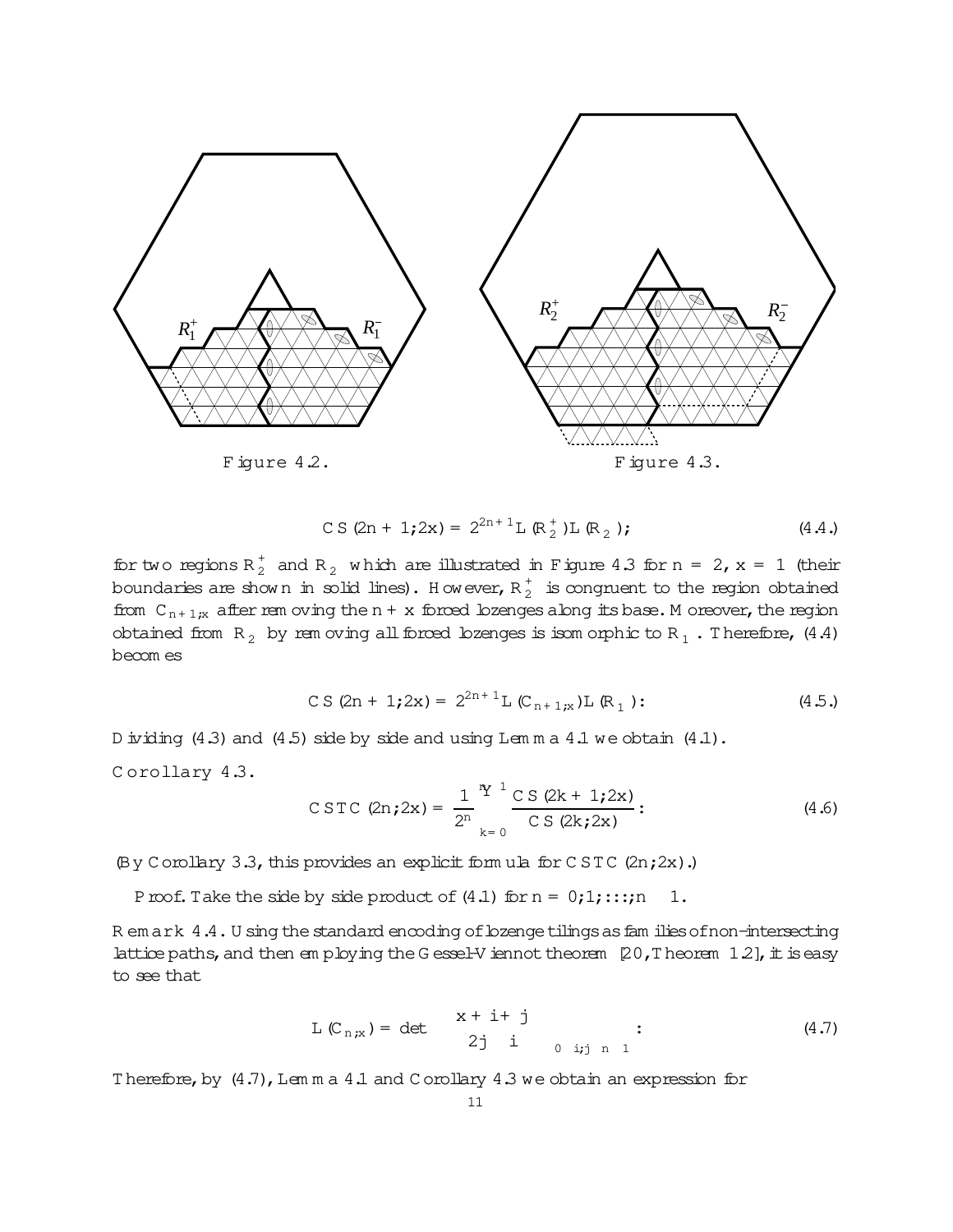$$
\det \begin{array}{ccc} x + i + j \\ 2j & i \\ 0 & i,j \end{array}
$$

as a product of linear factors in x. Such a formula was rst proved by M ills, Robbins and Rum sey in [16, Theorem 7].

Remark 4.5. Following the notation of [5], let

$$
Z_{n}(x) = det_{ij} + \frac{x + i + j}{i} ;
$$
  
\n
$$
T_{n}(x) = det_{ij} + \frac{x + i + j}{i} ;
$$
  
\n
$$
Z_{n}(x) = det_{ij} + \frac{x + i + j}{i} ;
$$
  
\n
$$
R_{n}(x) = det_{ij} + \frac{x + i + j}{i} + 2 ;
$$
  
\n
$$
Z_{n}(x) = det_{ij} + \frac{x + i + j}{i} + 2 ;
$$
  
\n
$$
Z_{n}(x) = det_{ij} + \frac{x + i + j}{i} + 2 ;
$$
  
\n
$$
Z_{n}(x) = det_{ij} + \frac{x + i + j}{i} + 2 ;
$$
  
\n
$$
Z_{n}(x) = det_{ij} + \frac{x + i + j}{i} + 2 ;
$$
  
\n
$$
Z_{n}(x) = det_{ij} + \frac{x + i + j}{i} + 2 ;
$$

Encode the tilings of the region  $R_1$  in (4.3) as n-tuples of non-intersecting paths of thom bigoing from the western boundary to the northeastern boundary of  $R_1$  (see Figure 4.2). Identify, as usual, these paths of mombiw ith lattice paths on  $Z^2$ . Apply the Gessel-V iennot theorem on non-intersecting lattice paths  $[20, T]$  heorem 12]. It is easy to see that the  $(i; j)$ -entry of the G essel-V iennot m at rix M is in this case

$$
M_{ij} = \begin{array}{ccccccccc} x + i + j & 1 & x + i + j & 1 & x + i + j & 1 & x + i + j \\ 2i & j & 2i & j & 1 & 2 & 2i & j + 1 & 4 & 2i & j \end{array}
$$

for i;  $j = 0$ ;:::; n 1. A simple calculation show s that

$$
M_{ij} = \frac{1}{4} (R_n (x))_{ij} :
$$

Therefore,  $(4.3)$  and  $(4.5)$  can be written as

$$
Z_{2n} (2x) = T_n (x) R_n (x);
$$
  

$$
Z_{2n+1} (2x) = 2T_{n+1} (x) R_n (x);
$$

These are precisely relations  $(2.5)$  and  $(2.6)$  of  $[5]$ , which were deduced there from  $[16,$  Theorem 5].

Remark 4.6. The case  $x = 0$  of Theorem 4.2 is the object of Theorem 6.2 of [6].

5. C yclically sym m etric self-com plem entary and totally sym m etric self-com plem entary plane partitions

It is easy to see that in order for the hexagon H  $(a,b,c)$  to have tilings in any of the two sym m etry classes m entioned in the title of this section one needs to have  $a = b = c = 2n$ , w ith n a positive integer. D enote by CSSC (2n) and TSSC (2n) the num ber of tilings of H (2n; 2n; 2n) in the two symmetry classes, respectively.

The following result was rst proved by Kuperberg [13].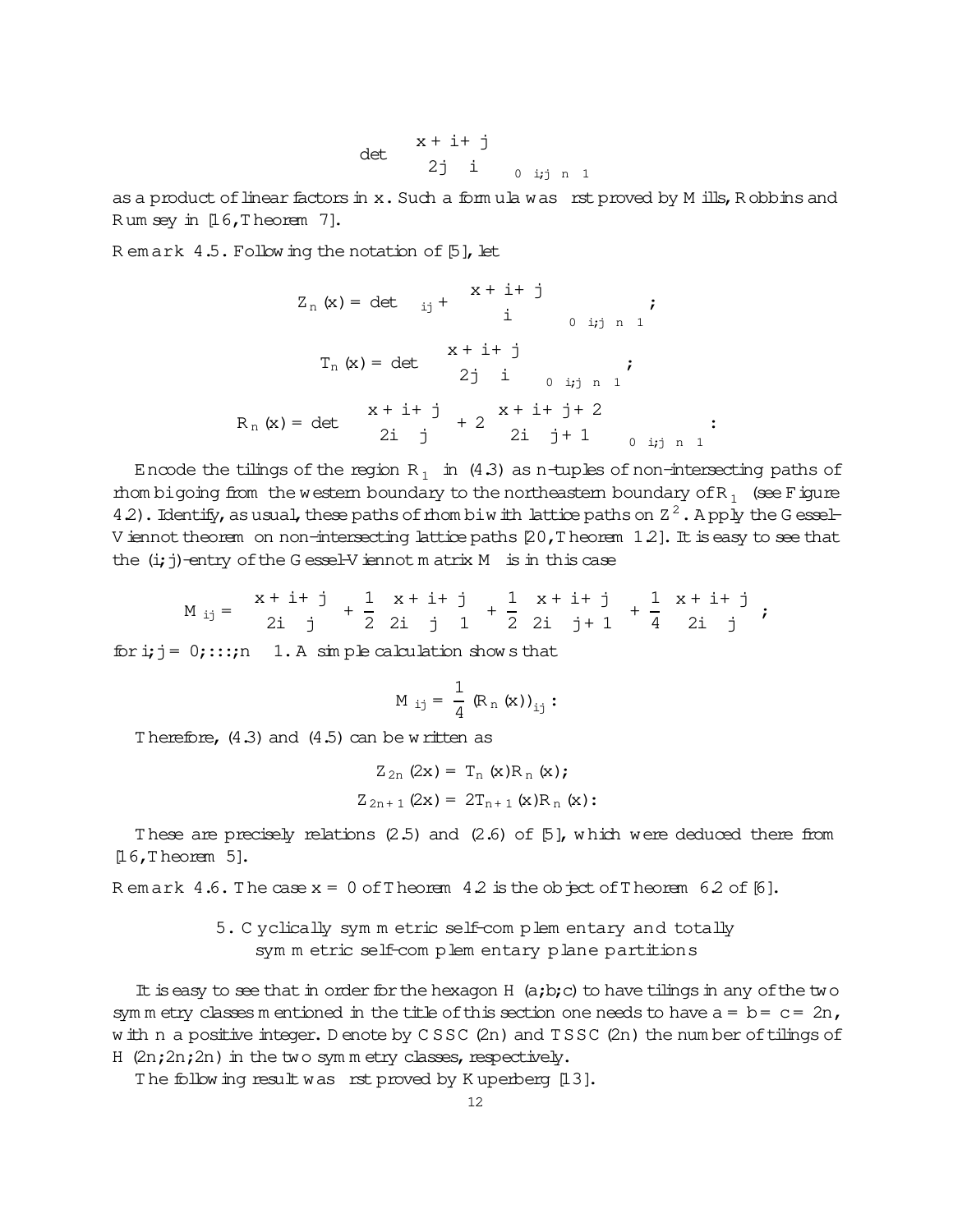Theorem 5.1.

$$
\text{CSSC (2n)} = \frac{\sum_{i=0}^{n} \frac{(3i+1)!}{(n+i)!}}{(\sum_{i=0}^{n} \frac{1}{i} \cdot 2!} \tag{5.1}
$$

Proof. In [7]  $\pm$  is shown (see [7, (2.3)]) that a simple consequence of the Factorization Theorem for perfect matchings  $[6, T \text{heorem } 1.2]$  is that

$$
\text{C} \text{SSC} \text{ (2n)} = 2^n \text{L} \text{ (A}_{n:1}) : \tag{5.2}
$$

(The derivation of this result follows along the lines of the proofs of  $(3.4)$ ,  $(3.6)$ ,  $(4.3)$  and  $(4.5)$ .) U sing P roposition 2.2 and T heorem 2.1 we obtain a product form ula for C S S C  $(2n)$ , which is easily seen to be equivalent to  $(5.1)$ .

Remark 5.2. Following the notation of [5], let

$$
W_n(x) = \begin{array}{c} x + i + j + 1 \\ 2i + 1 + 2i + j \\ 2i + 1 + 2i + j \\ 2i + j + n + 1 \end{array} ;
$$

B ased on the fact that the related determ inants  $Z_n$  (x) and  $T_n$  (x) de ned in Rem ark 4.5 have close connections with plane partition enum eration problem s, Andrews and Burge suggest in [5] that the same m ight be true for det  $W_n(x)$ . Relation (5.2) allows us to give what appears to be the rst such connection.

Indeed, let

$$
w_n(x) = \begin{array}{ccc} x + i + j + 1 & x + i + j \\ 2i & j & 2i & j & 1 \\ & & & \end{array}
$$

It is readily checked that the m atrix obtained from  $w_n(x)$  by rem oving the rst row and column is precisely W<sub>n 1</sub>(x + 2). Since the top left entry of w<sub>n</sub>(x) is 1, we obtain that

$$
\det W_{n-1}(x+2) = \det W_n(x); \tag{5.3}
$$

A straightforw ard calculation reveals that w<sub>n</sub> (x)<sub>ij</sub> = (x + 3i+ 1)K<sub>n</sub> (x + 1;0)<sub>ij</sub>. Therefore, by  $(2.4)$ , we deduce that

$$
\det w_n(x) = 2^n L (A_{n,x+1}) : \tag{5.4}
$$

From (5.3) and (5.4), it follows that det W<sub>n 1</sub> (x + 2) =  $2^n L (A_{n,x+1})$ . Therefore, by (5.2), we obtain that det  $W_{n-1}(2) = C SSC(2n)$ .

In [7] there is presented a direct proof of the fact that

$$
CSSC (2n) = TSSC (2n)2:
$$

(In outline, by combinatorial argum ents, an expression is derived for CSSC (2n) as the determ inant of a certain m atrix, which is then transformed by elementary row and colum n operations to an antisymm etric m atrix whose P fa an was previously known to give  $TSSC(2n)$ .

Therefore, we obtain by Theorem  $5.1$  the following result, rst proved by Andrews  $[3]$ .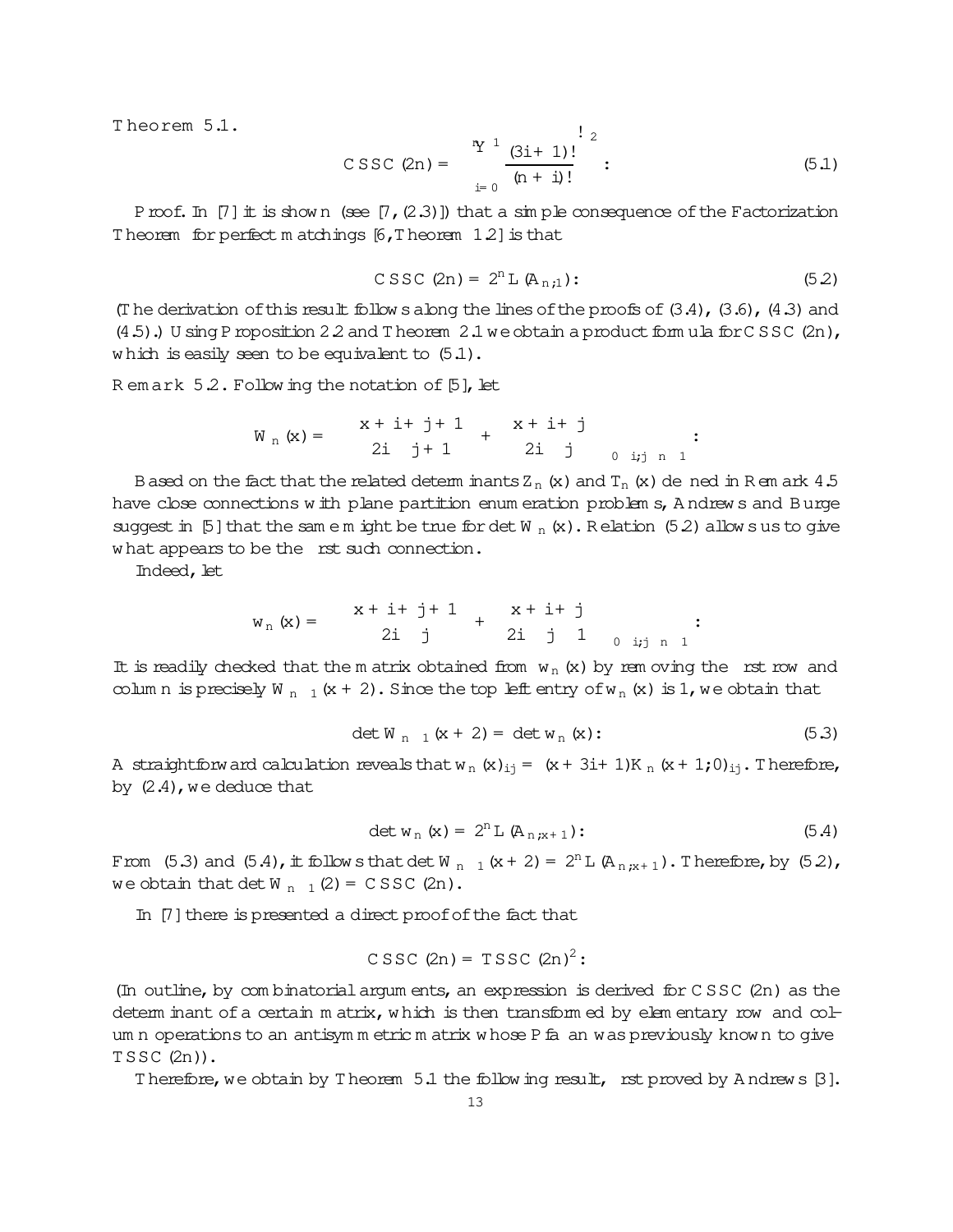Corollary 5.3.

TSSC (2n) = 
$$
\frac{{}^{n}Y^{1}}{(n+1)!}
$$
:

Remark  $5.4. By$  (3.4) and (3.6) we have

$$
\frac{CS (2n; 2x + 1)}{CS (2n \t 1; 2x + 1)} = 2 \frac{L (A_{n+1;x})}{L (A_{n;x})} : \t(5.5)
$$

On the other hand, from  $(5.2)$  we deduce

$$
\frac{C\, \text{SSC (2n + 2)}}{\text{CSSC (2n)}} = 2 \frac{\text{L} (A_{n+1,1})}{\text{L} (A_{n,1})}:
$$

This relation and  $(5.5)$  specialized to  $x = 1$  im ply

$$
\frac{\text{CSSC (2n + 2)}}{\text{CSSC (2n)}} = \frac{\text{CS (2n; 3)}}{\text{CS (2n - 1; 3)}}: \tag{5.6}
$$

One m ay regard (5.6) as giving a proof of the cyclically symmetric, self-complementary case based on the solution of the cyclically symm etric case, which was solved fleen years earlier (see  $[2]$  and  $[13]$ ).

# 6. Transposed-complementary plane partitions

By (1) and (3) of the Introduction, this case am ounts to nding the number  $TC$  (a;a;2b) of tilings of the hexagon H (a;a;2b) that are symmetric with respect to its symmetry axis ' perpendicular to the sides of length 2b (see F igure  $6.1$ ; it is easy to see that the indicated form of the argum ents represents the general case).

The following result was rst proved (in an equivalent form ) by P roctor  $[17]$ .

Theorem 6.1.

TC (a;a;2b) =  
\n
$$
\frac{(b+1)(b+2)^2}{1 \ 2}
$$
\n
$$
\frac{(b+a)^2(2b+a+1)(2b+3)(2b+5)^2}{2 \ (a^2 + 3)(2b+5)^2}
$$
\n
$$
\frac{(2b+2a)^2(2b+2a+3)}{3}
$$
\n
$$
\frac{(2b+2a)^2(2b+2a+3)}{3}
$$

(the dots indicate that the bases grow by one from each factor to the next, while the exponents increase by one m idway through and then decrease by one to the end).

Proof. In any tiling T of H (a;a;2b) symmetric with respect to ', the a tile positions abng 'are occupied by lozenges. This set of lozenges divides our hexagon in two congruent pieces, and T is detem ined by its restriction to the left piece S, say (see Figure  $6.1$ ). Therefore, TC (a;a;2b) is just the num ber of tilings of S.

However, the region obtained from S by rem oving the forced lozenges (see Figure 6.1) is readily recognized as being a m ember of the family of regions R<sub>1q</sub> (x) de ned in [8, x2]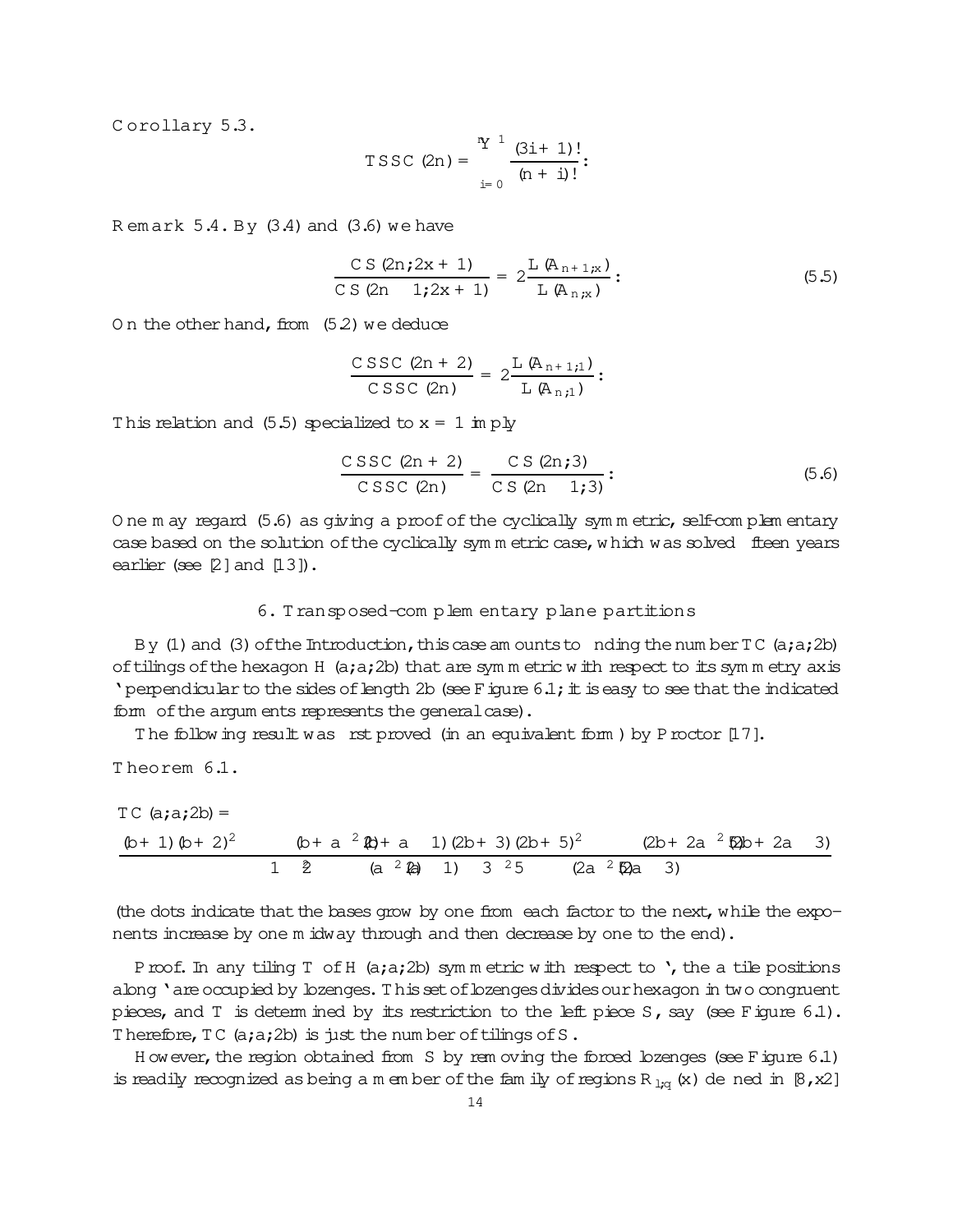

Figure  $6.1$ .

(here 1 and q are lists of strictly increasing positive integers, and x is integer). M ore precisely, S is congruent to the region R  $_{\text{a}}$  11: (b), where [n] denotes the list  $(1; \ldots; n)$ .

Therefore, P roposition 2.1 of  $\lbrack 8 \rbrack$  and formulas (1.6), (1.2) and (1.4) of  $\lbrack 8 \rbrack$  provide an expression for L  $(S)$  (hence, for  $TC$  (a;a;2b)) as a product of linear polynomials in b. A fler some m anipulation, this expression becomes the right hand side of the equality in the statem ent of the Theorem.

# 7. Self-com plem entary plane partitions

This case am ounts to enum erating tilings of H (a;b;c) that are invariant under the rotation k by 180, and  $\pm$  was rst proved by Stanley [19]. In this section we give a simple proof in the case when two of the numbers a, b and c are equal.

Let SC (a;a;b) be the number of k-invariant tilings of H (a;a;b). It is easy to see that this number is 0 unless a orb is even. Dene PP  $(a,b,c)$  to be the expression on the right hand side of  $(6.1)$ .

Theorem 7.1.

$$
SC (2x; 2x; 2y) = PP (x; x; y)^{2}
$$
 (7.1)

SC  $(2x; 2x; 2y + 1) = PP (x; x; y)PP (x; x; y + 1)$  $(72)$ 

SC 
$$
(2x + 1; 2x + 1; 2y) = PP (x; x + 1; y)^2
$$
: (7.3)

Proof. Following the same reasoning as in proving  $(3.4)$ ,  $(3.6)$ ,  $(4.3)$ ,  $(4.5)$  and  $(5.1)$ , one sees that the Factorization Theorem of [6] can be used to express the number of k-invariant tilings of H  $(a;a;b)$  as a power of 2 times the tiling generating function of a certain subregion with some tile positions weighted by  $1/2$  (the precise shape of this region depends on the parities of a and b). Furtherm ore, after rem oving the forced lozenges from this region, the leftover piece is readily recognized to belong to one of the families R  $_{1;q}$  (x) or R<sub>1:q</sub> (x) de ned in  $\beta$ , x2].

M ore precisely, for  $a = 2x$ ,  $b = 2y$ , we obtain that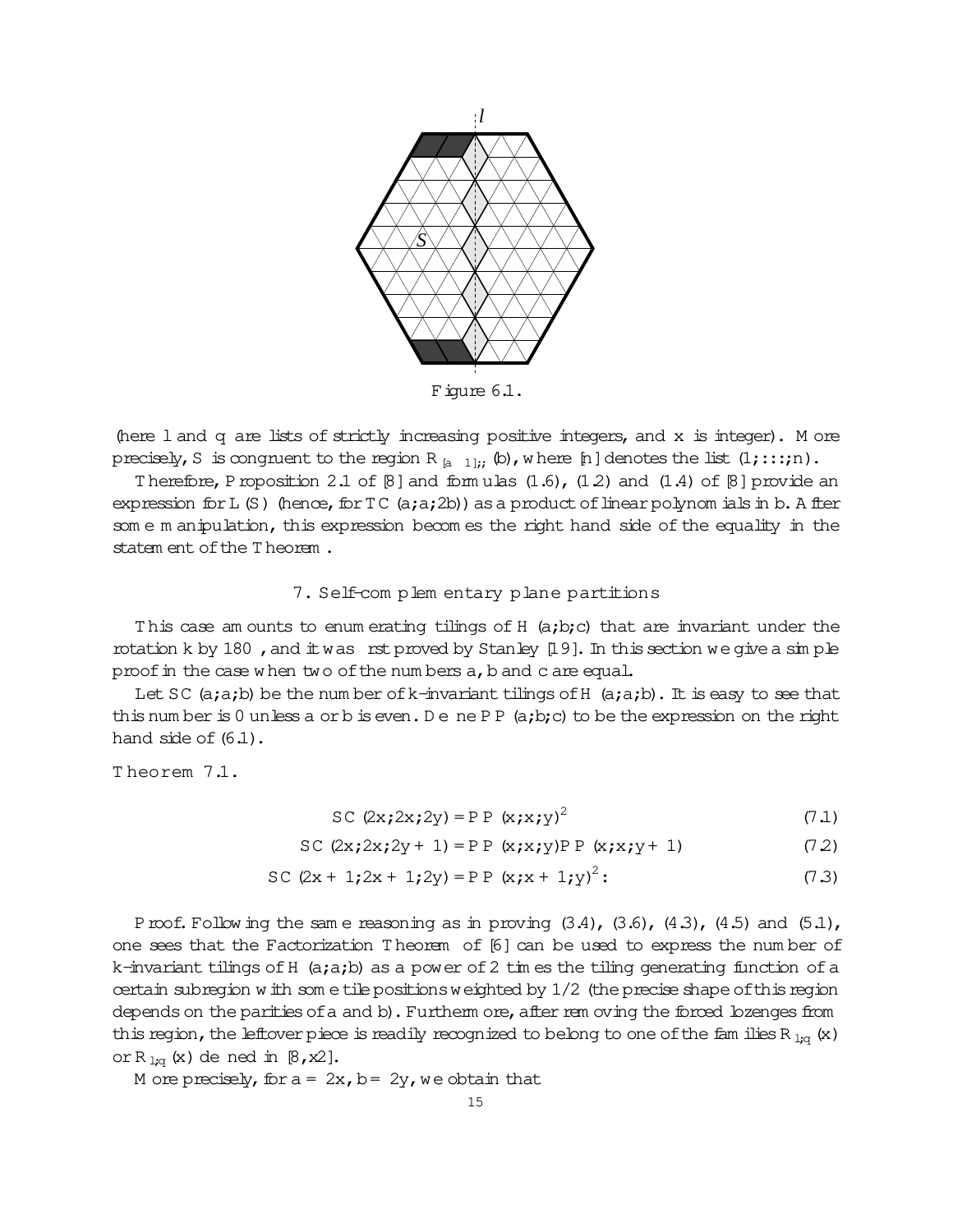

L (H 
$$
(2x; 2x; 2y) = 2^x L (R_{[x-1]; [x]}(y))
$$
 (7.4)

(see Figure  $7.1$ ; as usual, the dotted lines indicate rem oval of forced lozenges). Sim ilarly, we deduce

L (H 
$$
(2x; 2x; 2y + 1) = 2^{x}L (R_{[x]; [x - 1]}(y))
$$
 (7.5)

L (H 
$$
(2x + 1; 2x + 1; 2y) = 2^{x}L (R_{[x][x]}(y))
$$
 (7.6)

(see Figures  $7.2$  and  $7.3$ ).

By Proposition 2.1 of  $[8]$ ,  $(7.4)$  {  $(7.6)$  provide product form ulas for SC (a;a;b), and these are easily seen to agree with  $(7.1)$   $(7.3)$ .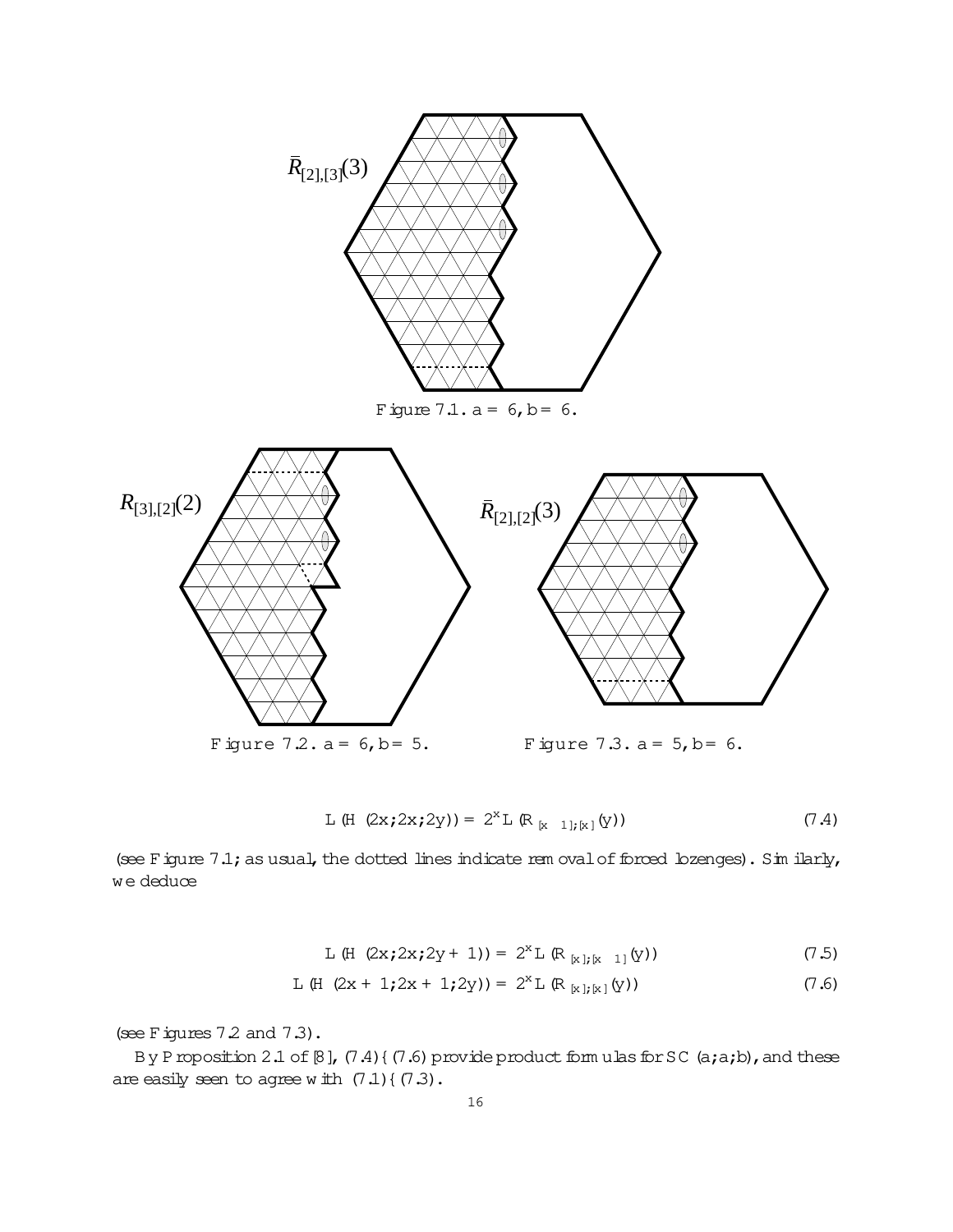A cknow ledgm ents. The rst author would like to thank John Stem bridge, D avid R obbins and D ennis Stanton for stim ulating conversations and for their interest in this work.

## R eferences

- [1] T. Am deberhan, Lew is strikes again!, electronic m anuscript dated 1997 (available at http://www.math.temple.edu/ tewodros/programs/kradet.ps).
- [2] G . E. A ndrew s, Plane partitions, III: T he weak M acdonald conjecture, Invent. M ath.53 (1979),193{225.
- $[3]$  G.E.Andrew s, Plane Partitions, V: The T  $S$  S C P P.conjecture, J.Com b. Theory Ser.A 66 (1994),28{39.
- [4] G.E.Andrews and W.H.Burge, Determ inant identities, Pacic J.Math.158 (1993),1{14.
- $[5]$  G.E.A ndrew sand D.W. Stanton, D eterm inants in plane partitions enum eration, preprint (available at http://www.math.umn.edu/ stanton/PAPERS/det.ps).
- [6] M. C iucu, E num eration of perfect m atchings in graphs with re ective symmetry, J. Com b. Theory Ser. A 77 (1997), 67{97.
- $[7]$  M . C iucu, T he equivalence between enum erating cyclically symm etric, self-com plem entary and totally symm etric, self-com plem entary plane partitions, J.Com b. Theory Ser. A, to appear (available at http://www.math.ias.edu/ ciucu/csts.ps).
- [8] M .C iucu,Plane partitions I:a generalization of M acM ahon's form ula,preprint (available at [http://w w w .m ath.ias.edu/](http://www.math.ias.edu/~ciucu/genmac.ps) ciucu/genm ac.ps).
- [9] G.D avid and C.Tom ei, The problem of the calissons, Am er. M ath. M onthly 96 (1989),429{431.
- [10] I.M .G esseland X .V iennot,Binom ialdeterm inants,paths,and hook length form ulae,Adv.in M ath.58 (1985),300{321.
- [11] C .G .J.Jacobi,D e form atione etproprietatibusdeterm inantium ,J.Reine Angew. M ath.22 (1841),285{318.
- [12] C . K rattenthaler, D eterm inant identities and a generalization of the num ber of totally sym m etric self-com plem entary plane partitions, E lect. J. Com bin.  $4 N o.1$ (1997),R 27.
- [13] G . K uperberg, Sym m etries of plane partitions and the perm anent-determ inant m ethod, J.Com b. Theory Ser. A 68 (1994), 115{151.
- [14] P. A . M acM ahon, M em oir on the theory of the partition of num bers| Part V . Partitions in two-dim ensional space, Phil. Trans. R . S., 1911, A.
- [15] W .H .M ills,D .P.R obbinsand H .R um sey Jr.,ProofoftheM acdonald conjecture,